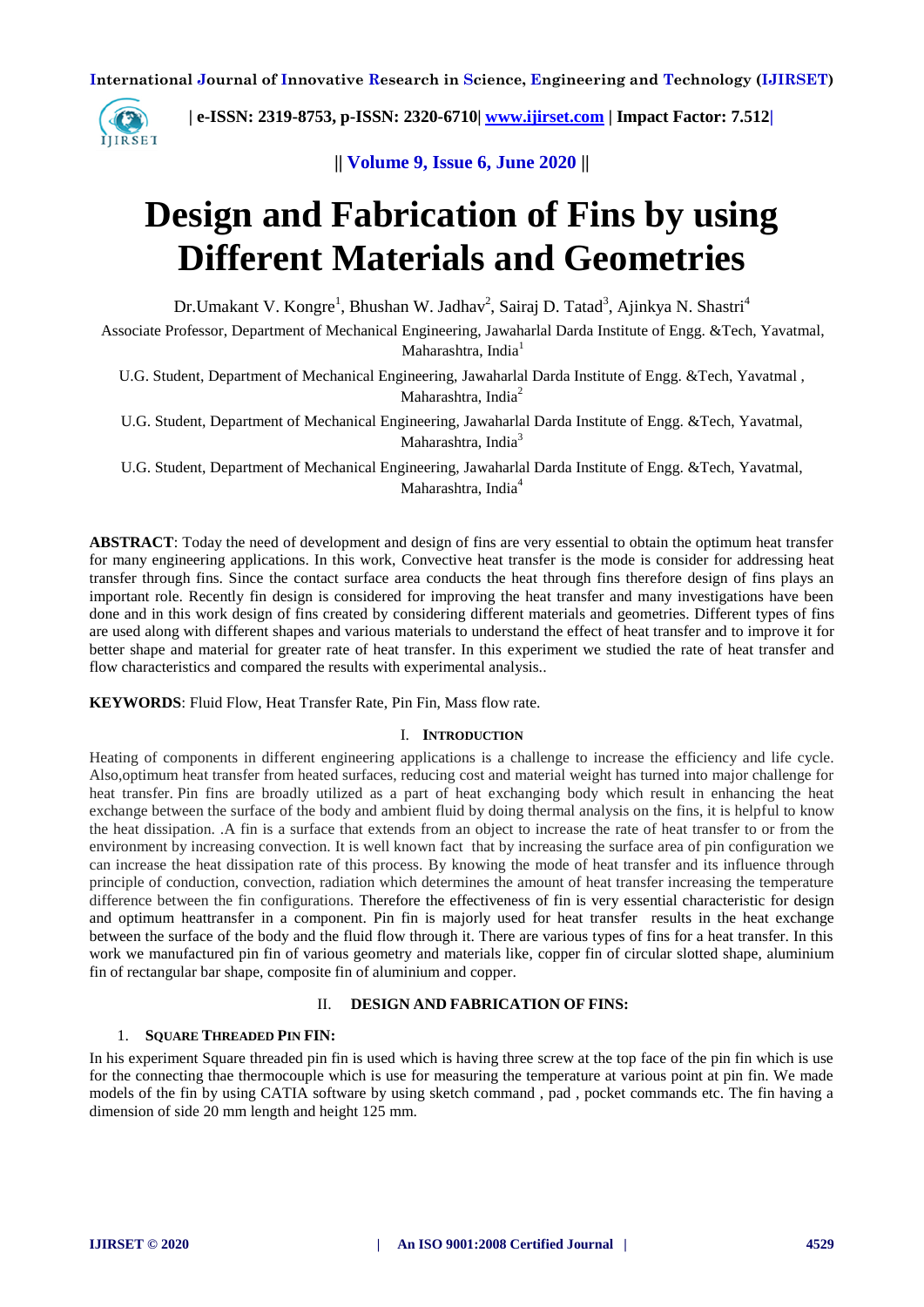

 **| e-ISSN: 2319-8753, p-ISSN: 2320-6710| [www.ijirset.com](http://www.ijirset.com/) | Impact Factor: 7.512|**

**|| Volume 9, Issue 6, June 2020 ||**

## 2. **CIRCULAR THREADED PIN FIN:**

In this type of pin fin we consider circular which is having square threaded on outer surface of pin fin. This pin fin is made up of copper material. We make models of these fin with the CATIA software by using the various command in software like pad , pocket, mirror etc. these commands are use for making the models with software. The pin fin having diameter of 20 mm and height of 125 mm with square threaded on its circumference with height of 2.5 mm .



**Fig1: Square Threaded Fin**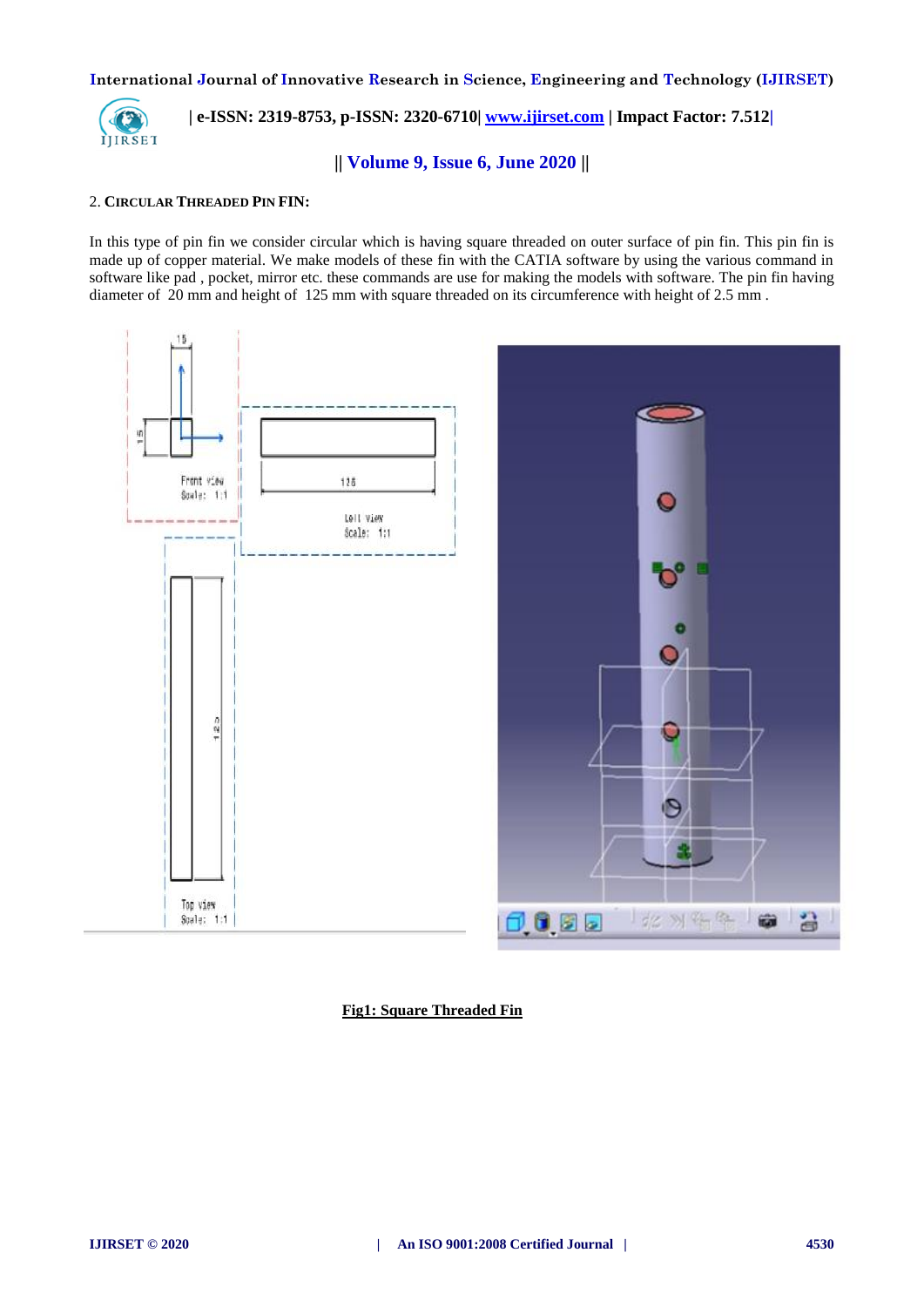

 **| e-ISSN: 2319-8753, p-ISSN: 2320-6710| [www.ijirset.com](http://www.ijirset.com/) | Impact Factor: 7.512|**

**|| Volume 9, Issue 6, June 2020 ||**

## 3.**CIRCULAR COMPOSITE PIN FIN**

In this type of pin fin we consider the two types of materials are copper and aluminum .This type of pin fin is manufactured by placing a copper rounded bar inside the aluminum rounded bar. On the outer periphery of rounded bar there is five holes are for the thermocouple which gives us temperature at various of point of fin .The dimension of the fin is having outer material is of aluminum having diameter 20mm and hollow diameter which is outer diameter of copper rounded bar 13mm . On the outer surface of the aluminum rounded bar there is five screw are situated for thermocouple to know the temperature at various point.



**Fig 2: Circular Threaded Fin**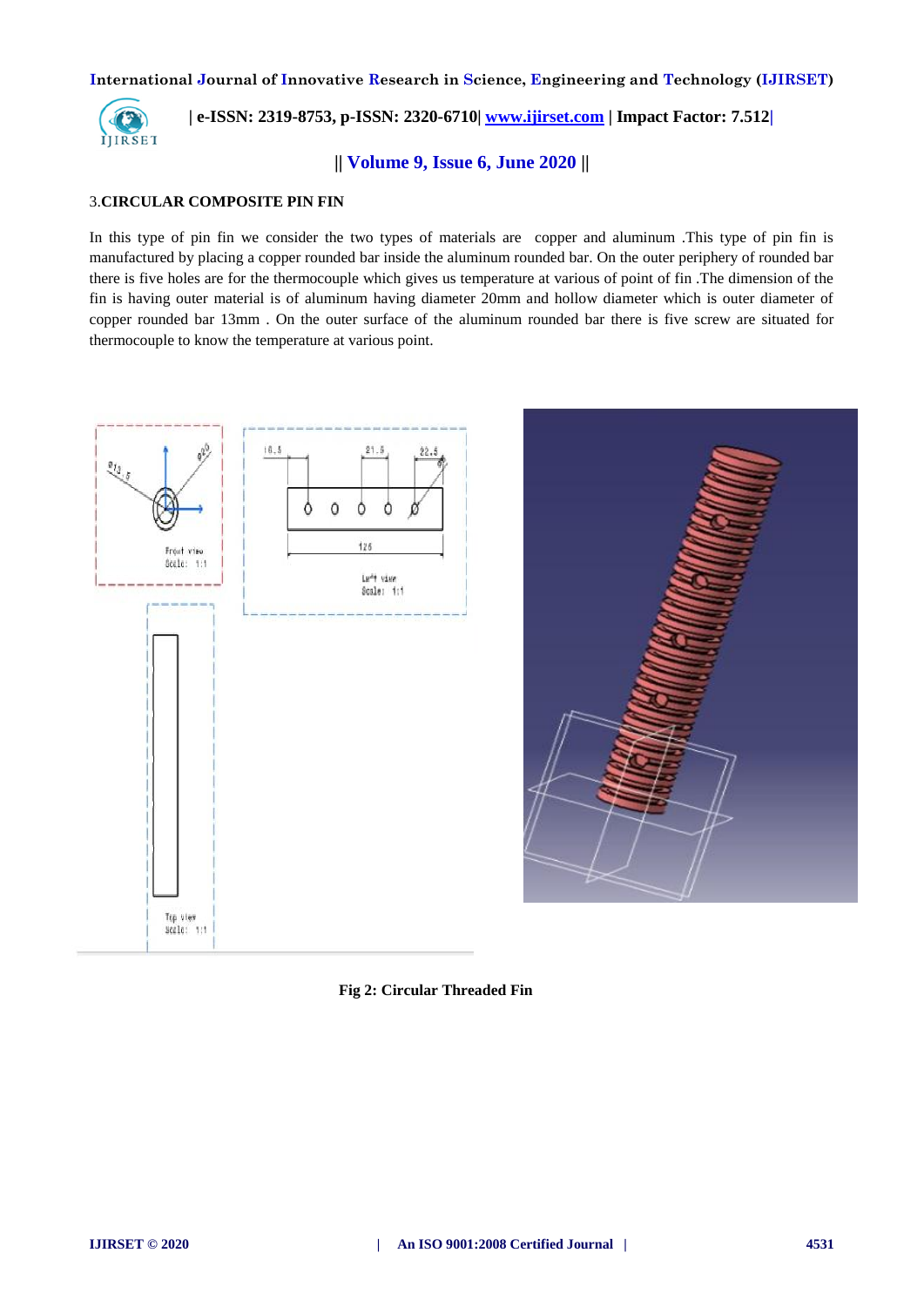

 **| e-ISSN: 2319-8753, p-ISSN: 2320-6710| [www.ijirset.com](http://www.ijirset.com/) | Impact Factor: 7.512|**

# **|| Volume 9, Issue 6, June 2020 ||**

# III. **MANUFACTURING OF FINS**

| <b>NAME</b><br>OF<br><b>GEOMETRY</b> | <b>MATERIAL</b><br><b>USED</b> | <b>DESCRIPTION</b>                                                                                                                | <b>DIMENSIONS</b>                 | <b>IMAGE</b> |
|--------------------------------------|--------------------------------|-----------------------------------------------------------------------------------------------------------------------------------|-----------------------------------|--------------|
| <b>SQUARE</b>                        | Aluminium                      | In this we have<br>manufactured fin<br>having rectangular<br>cross section to<br>judge<br>its<br>heat<br>dissipation<br>capacity. | 15mm*150mm                        |              |
| <b>SPIRAL</b>                        | Copper                         | In this we have<br>manufactured fin<br>having<br>spiral<br>cross section to<br>heat<br>judge<br>its<br>dissipation<br>capacity.   | 15mm*150mm                        |              |
| <b>CIRCULAR</b>                      | Composite(Cu<br>$+$ Al)        | In this we have<br>manufactured fin<br>cicular<br>having<br>cross section to<br>judge<br>its<br>heat<br>dissipation<br>capacity.  | $20mm*12mm*1$<br>50 <sub>mm</sub> |              |

#### IV.**CONCLUSION**

In the work the fins were designedby using an important graphical user interface to analyse and design fins for optimum heat transfer. Three case studies with different design and materials were created. The temperature profile of different fins as a function of length for different materials, and the effect of thickness on the proper length of the fin and the heat transfer rate for copper and aluminium were considered. The best working material was copper with the highest thermal conductivity (395W/mk). Low thickness involves low temperature in the extreme of the fin resulting in a low heat transfer in that zone. Between copper and aluminium, the best material for the same thickness is aluminium because it has the shortest proper length. Though, it is necessary to see the amount of heat remove as, Aluminium having lesser thermal conductivity than copper. The composite fin were manufactured and design to have the optimum heat transfer as well to reduce the cost.

#### **REFERENCES**

- [1] Balendra Singh, SatishSingh,"A Research Paper on Heat Transfer in Notch Fin and UN Notch Fin"International Journal for Research in Applied Science & Engineering Technology (IJRASET).ISSN: 2321-9653.Volume 4, Issue IX, September 2016.
- [2] BasavarajOlekar *,*Ganesha T, "Experimental and Numerical Analysis of Cylindrical Pin Fins having Square Thread with and without Perforations by Natural and Forced Convection.",IJISET - International Journal of Innovative Science, Engineering &Technology,ISSN (Online) 2348 – 7968,Vol. 3 Issue 7, July 2016.
- [3] H.Azarkish, S.M.H. Sarvari, A behzadmehr, "optimization design of a longitudinal fin array with convection and radiation heat transfer using a genetic algorithm".

International Journal of thermal Sciences. Vol-49.ELSEVIER, 2010.pp 589-602.